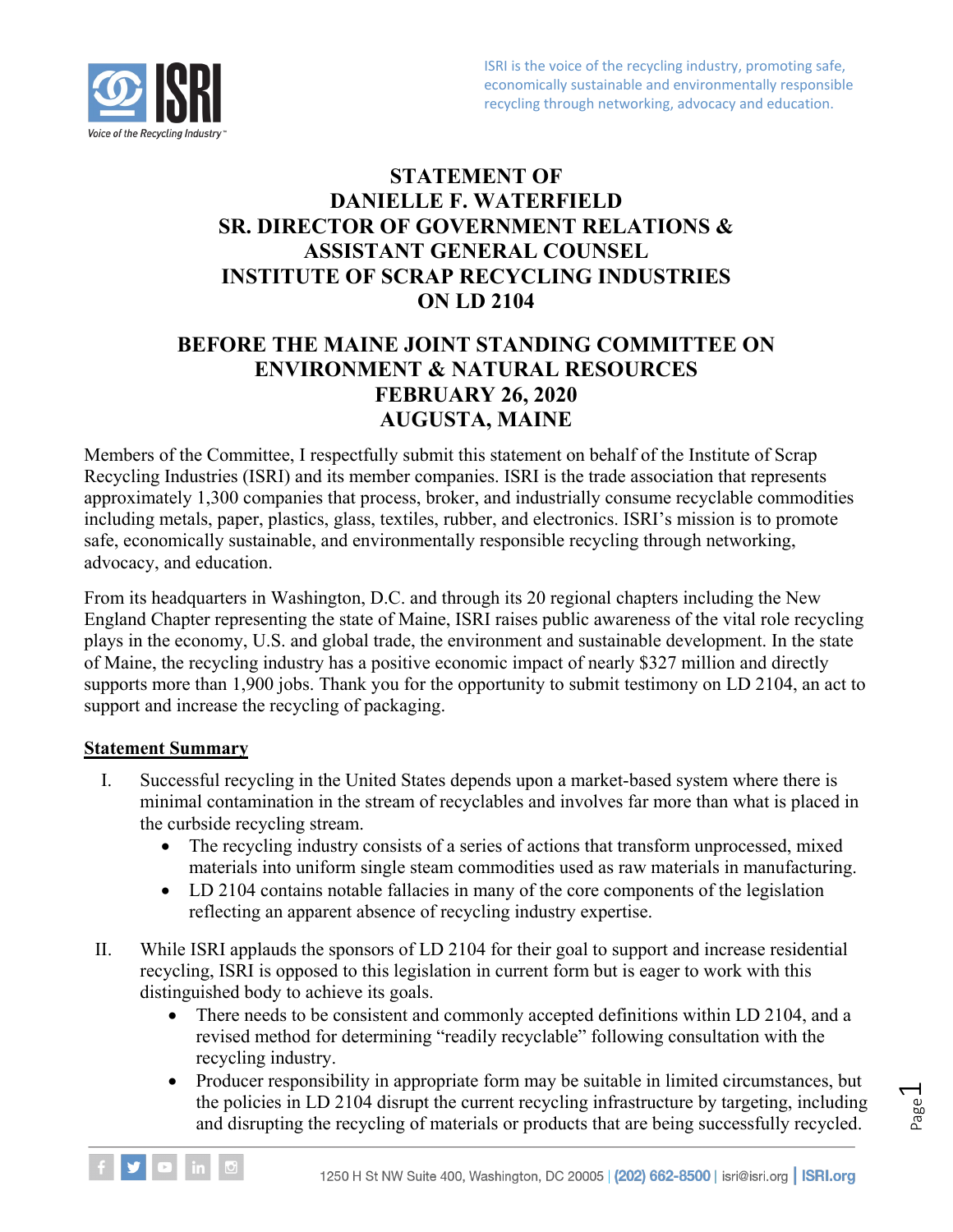

- Incentives for producers to implement alternative collection mechanisms may help improve quality in the recycling stream, a goal that ISRI aggressively supports.
- ISRI is concerned the mandated fees on producers may discourage public-private partnerships and investment for increased recycling education.
- III. Challenges in the residential recycling stream are multifaceted and include various pressure points that call for consideration of other solutions outside of producer responsibility including:
	- Encouraging recycling activities through policies that support increased recovery and recycling such as education, financial and technical assistance for recycling operations.
	- Tax incentives for increased recycling investment and technological innovation.
	- Advancing and strengthening domestic residential recycling and end markets through initiatives such as affirmative government procurement policies for recycled content and commitments to use recyclable materials in state/local transportation and infrastructure.

## **I. Understanding what Makes for Successful Recycling**

Recycling within the United States is a \$110 industry directly employing more than 164,000 Americans in jobs averaging \$73,000 in wages and benefits annually, while generating and \$13 billion in federal, state and local tax revenue. These numbers tell the story of a strong U.S. recycling industry, but not one without challenges in key segments of the industry. Most notably, significant challenges have arisen over the last several years within the residential sector of recycling.

To understand these challenges, it is important to understand what makes for successful recycling –

- 1. Successful recycling requires market demand. If there is no end market to utilize the recyclable materials that are collected, they will not move regardless of the volume of material collected. Collection without consumption is not recycling.
- 2. Successful recycling requires minimal contamination in the stream of recyclables that flow into the system. Contamination can make the recyclables non-recyclable – either because they is often very difficult with existing equipment and can are products sold by grade, with their corresponding value and marketability directly related to their quality.
- 3. Recycling in the U.S. involves far more than what is placed in the curbside blue bin, or cart, at the end of the driveway. While residential collection programs may be the most visible part of America's recycling infrastructure, it represents less than 30% of the volume of material recycled in our country. The other 70% comes from the recycling of commercial and industrial materials that can be processed to higher grades with greater marketability.

Recyclable material collected through curbside programs contain a highly diverse and heterogeneous mix of materials. These materials flow through the residential recycling stream and are generally not linked to current market conditions. Instead, the material flows into an infrastructure for which success is dependent upon end market demand and the supply of material flows into the stream whether there is a market for it or not. This sets the residential recycling infrastructure apart from commercial and industrial recycling in the United States and that is why it demands a unique approach.



Page  $\mathrel{\sim}$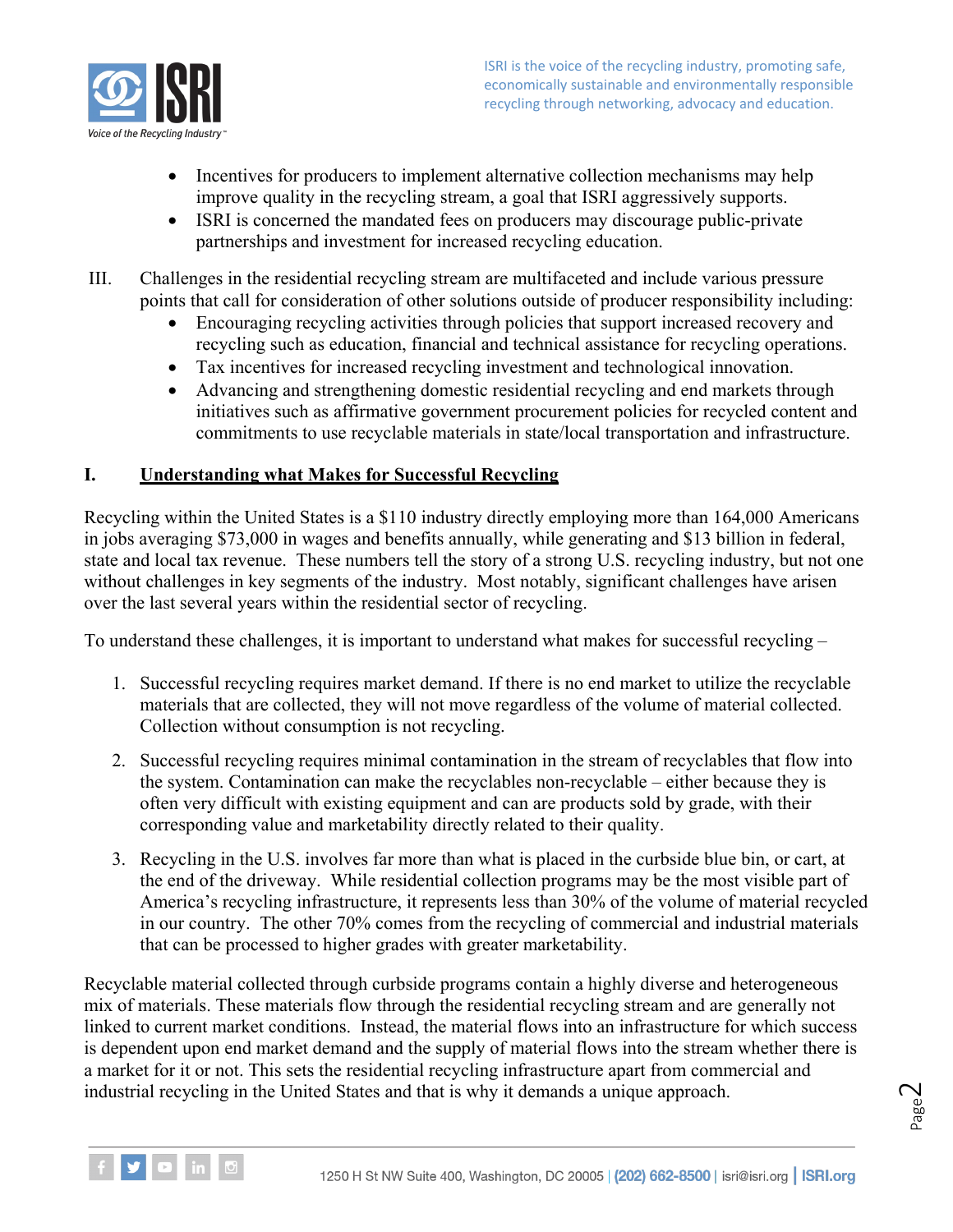

### **Recycling Expertise is Noticeably Absent**

ISRI applauds the stated goal of LD 2104 to support and increase recycling of packaging but suggests that a crucial element for successful recycling is missing. Increasing recycling requires collaboration with multiple stakeholders on the various pressure-points within the recycling stream, not the least of which are those operating recycling processing facilities. ISRI is disappointed with what seems to be a lack of consultation thus far with those recycling enterprises which actually transform unprocessed, mixed materials into specification-grade commodities used as raw materials in manufacturing.

LD 2104 contains a number of flaws and notable fallacies in many of the core components of the legislation reflecting a lack of understanding of recycling markets and the current recycling infrastructure. The vast majority of the recyclable material that flows through today's recycling infrastructure does so without any problems, and is transformed by recyclers into clean, high quality, commodity grade product. This is especially true for commercial and industrial grade material. However, ISRI acknowledges that this is not always true for residentially-sourced material, and recently formed a distinct Materials Recovery Facility (MRF) committee comprised of ISRI member companies operating private sector MRFs in order to identify and address the challenges of today facing municipal recycling.

While the language in LD 2104 acknowledges recycling operations should be consulted, this language as currently written does not reflect that expertise and experience and therefore contains elements that are unworkable and we believe ineffective at achieving the goals set aside by the legislature. The industry's expertise needs to be a primary source for ensuring producers understand what packaging materials are actually recyclable, how to process these materials, and what sustainable end markets exist for packaging materials, how to process these materials.

#### **ISRI Recyclability Protocol**

Should this distinguished body of legislators decide to implement recyclability standards or programs, ISRI believes the department should be required verify the materials' recyclability from those recycling operations that handle and process packaging materials. To this extent, ISRI is working in collaboration with its MRF committee member companies on evaluating a certification program to ensure that packaging materials can be collected, sorted, and processed properly. Such certification could be used by brands, packaging designers or packaging manufacturers as a "stamp of approval" to indicate the material is ready for recycling.

In addition, ISRI's specifications should be utilized to determine recyclability. These specifications are derived from many sectors of the industry including materials recovery facilities, metals, paper stock, plastics, glass, and electronics industries and are constructed to represent the quality or composition of the materials bought and sold in the industry. The specifications are internationally accepted and are used throughout the world to trade the various commodities.

$$
\mathsf{Page}\,3
$$

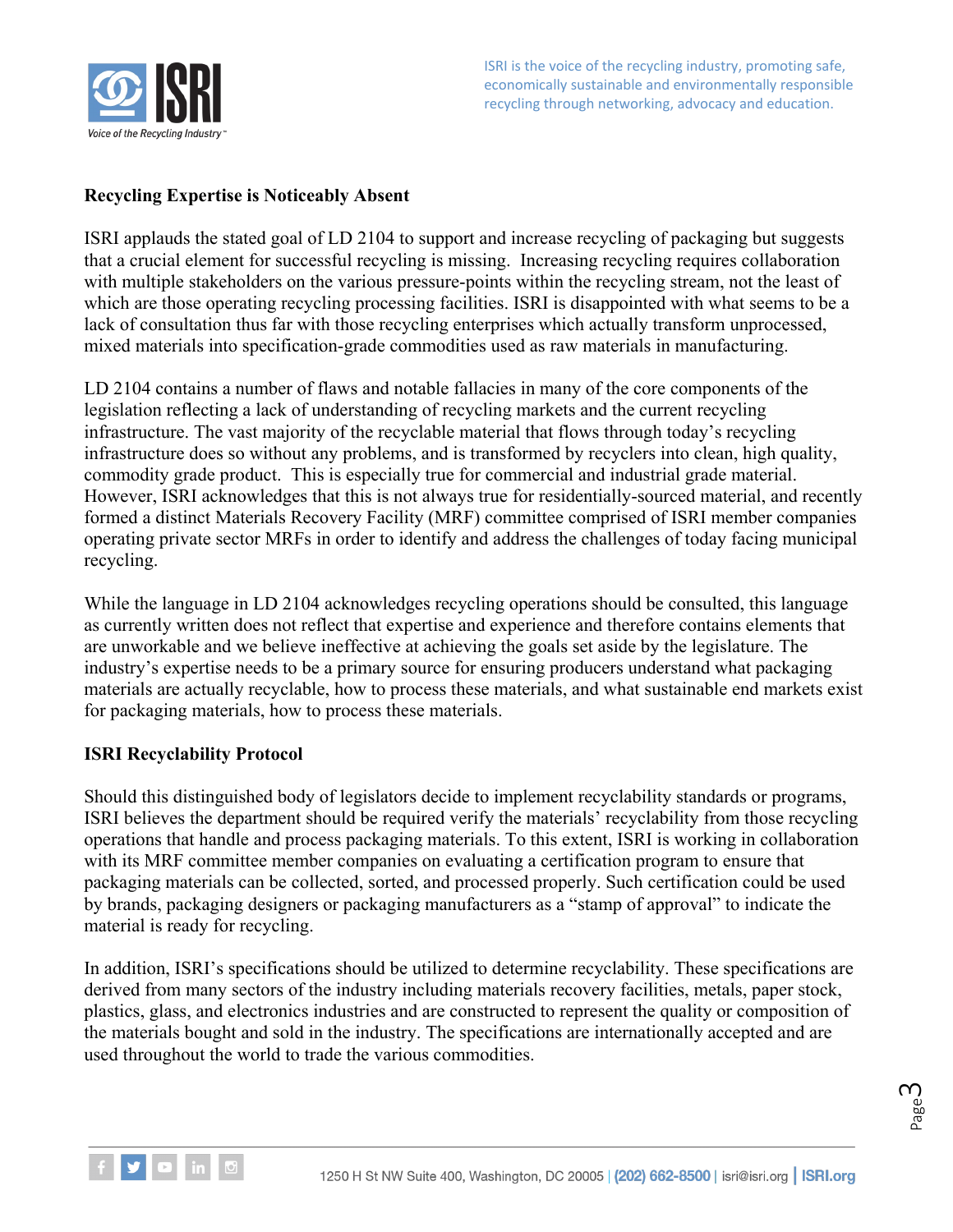

## **II. Specific Comments on LD 2104**

It is critical that all stakeholders work together to develop a common understanding of the weaknesses affecting the residential recycling stream. While ISRI applauds the sponsors for incorporating some provisions addressing education and recycled content, LD 2104 appears to be primarily focused on creating a funding source for DEP and municipalities. A more in-depth analysis and series stakeholder's discussions are needed to help prioritize which goals drive underlying policy and are best suited for the State's recycling system and most effective at reaching the goals of this legislature.

#### **Definition Flaws in LD 2104**

All stakeholders must have a common understanding as to the recyclability of materials and the recycling process in order to effectively support and increase recycling. Some of the definitions in LD 2104 are misguided at best. Further adding to confusion is the fact that LD 2104 incorporates definitions from other chapters within Title 38, some of which actually have differing definitions depending upon the chapter in which the term appears in Title 38. ISRI respectfully suggests this must be rectified with a single set of definitions that are consistent throughout Title 38 of the Maine Revised Statutes Annotated.

ISRI urges this body to include the following suggested definitions that are commonly accepted within the recycling industry, appear in state statutes and local ordinances across the nation, and have been incorporated into federal legislation currently pending in Congress. Furthermore, ISRI strongly suggests this body repeal all conflicting definitions within Title 38 in order to eliminate confusion. The definitions in Chapter 13: Waste Management are particularly troubling as they count recyclables and scrap materials as subsets of solid waste, despite the solid waste definition recognizing that these materials "have value or other use or may be sold or exchanged." ISRI would welcome the opportunity to work with this body to revise those problematic definitions in future legislation.

- **Recycling** is the series of activities during which obsolete, previously used, off-specification, surplus, or incidentally produced materials are processed into specification-grade commodities, and consumed as raw-material feedstock, in lieu of virgin materials, in the manufacture of new products. The series of activities that make up recycling may include collection, processing, and/or brokering, and shall result in subsequent consumption by a materials manufacturer.
- A **Recyclable** material is an obsolete, previously used, off-specification, surplus, or incidentally produced material for processing into a specification-grade commodity for which a market exists.
- **Recycled Material** is material that was initially obsolete, previously used, off-specification, surplus, or incidentally produced and that has been processed into a specification-grade commodity for use in materials manufacturing.
- **Processing** is any mechanical, manual, or other method that transforms a recyclable material into a specification-grade commodity. Processing is often multi-step, with different steps at different locations.
- **Materials Recovery Facility (MRF)** is a recycling facility where primarily residential recyclables, diverted from disposal by the generator and which are collected separately from municipal solid waste are mechanically and/or manually sorted into commodities for further processing into specificationgrade commodities and/or sale to end users. A solid waste management facility which may process municipal solid waste to remove recyclable materials is not a Materials Recovery Facility.



Page 4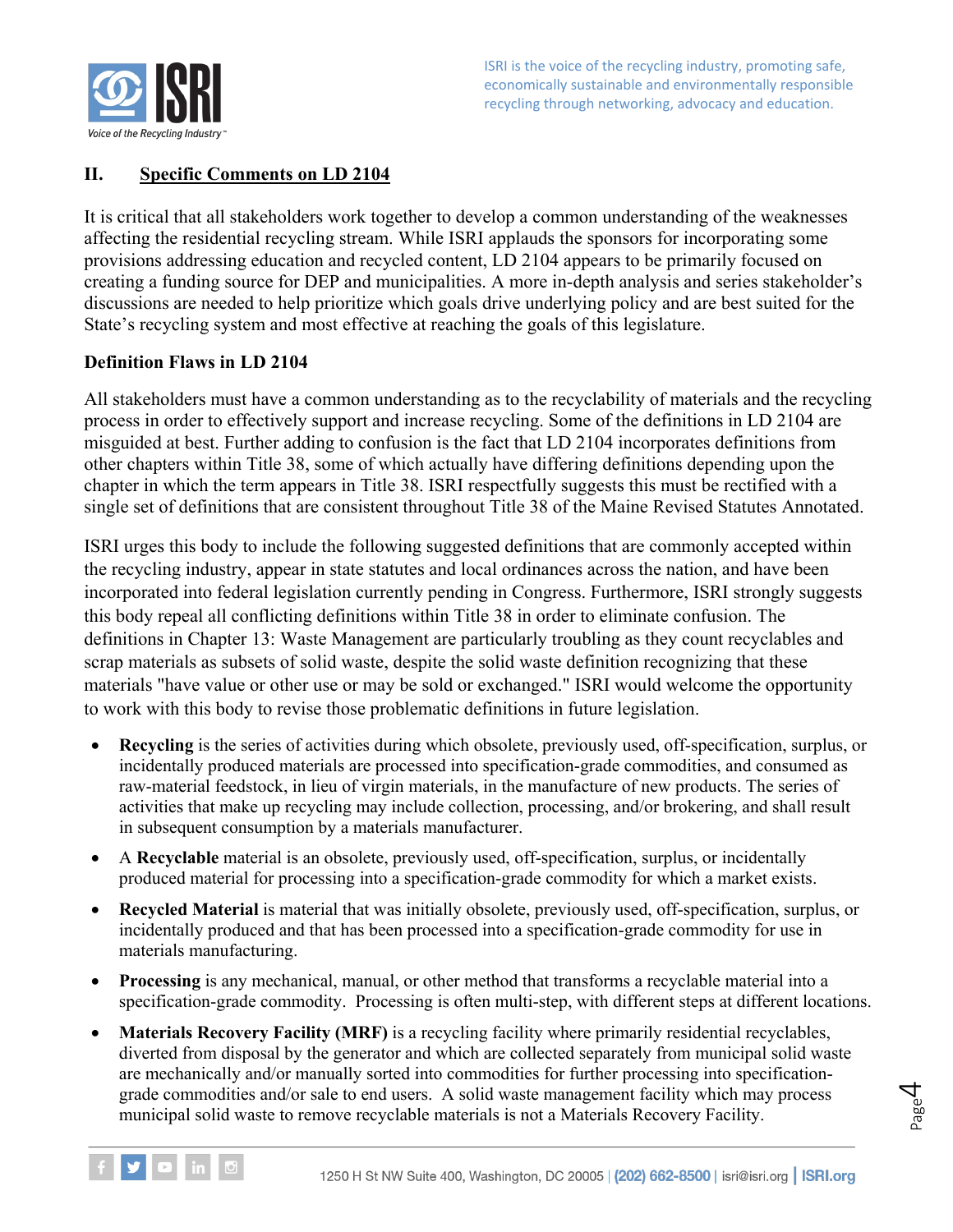

#### **Understanding what is Readily Recyclable**

The term "readily recyclable," as defined in the bill, is does not reflect the reality of recycling markets and could prove counterproductive to the goals of LD 2104. Defining a consistent market for purchase based on the prior two years in which entities are willing to purchase full bales of that fully sorted material will lump nearly all materials as not recyclable. It creates a moving target that has no meaning to those that process recyclable materials.

With respect to what constitutes "readily recyclable" material, it is important to note that markets for recyclables are continually adjusting to fluctuating supply and demand conditions and, by extension, commodity pricing, which in turn impacts the incentives to recycle. Given those market dynamics, whether demand for a recycled commodity is "…equal to or in excess of the supply" is not the appropriate yardstick by which to measure whether a material is "readily recyclable."

In addition, "sorted" does not mean recycled. Sorting is only one step in the recycling process. Every recycling operation involves the separation of material by material type, almost always resulting in small quantities of particular commodities being sorted out from other recyclable commodities. However, as specified in the definitions put forth by ISRI above, a material cannot be deemed recyclable until it is processed – which likely involves multiple steps beyond sorting – into a specification grade commodity. ISRI's Specifications [\(https://www.isri.org/recycling-commodities/scrap-specifications-circular\)](https://www.isri.org/recycling-commodities/scrap-specifications-circular) are the globally recognized standard within the recycling industry used for more than 80 years for determining whether a material truly is of the form ready to be consumed by an industrial consumer (steel mill, plastic formulator, paper mill, etc.) for manufacture into a new product.

#### **Producer Responsibility**

ISRI acknowledges that there are an increasing number of certain materials and consumer products entering the residential recycling stream for which commodity markets do not currently exist, or the markets may be regional in nature and not be economically viable at the point of collection. There are also some packaging materials for which no technological process has been developed to handle. Furthermore, there are a number of recycling programs driven by government mandates or sustainability goals that are not supported solely by market values, and certain materials that were previously economical to recycle may no longer have viable end markets due to major changes in global commodity markets. These conditions create items that are difficult to recycle.

ISRI does not support product stewardship policies that disrupt the current recycling infrastructure, such as extended producer responsibility programs that either target, include, or disrupt the recycling of materials or products that are being successfully recycled and consumed in existing markets. To address facilitation of the proper recycling of difficult to recycle items, as a last resort, ISRI supports consideration of policies that are **temporary in nature** to support markets for recycling of those items until the markets mature, and that require consumers and manufacturers to:

• Provide a collection mechanism for difficult to recycle items which could be accomplished through manufacturer facilitated collection systems developed in cooperation with retailers or other entities, and/or;



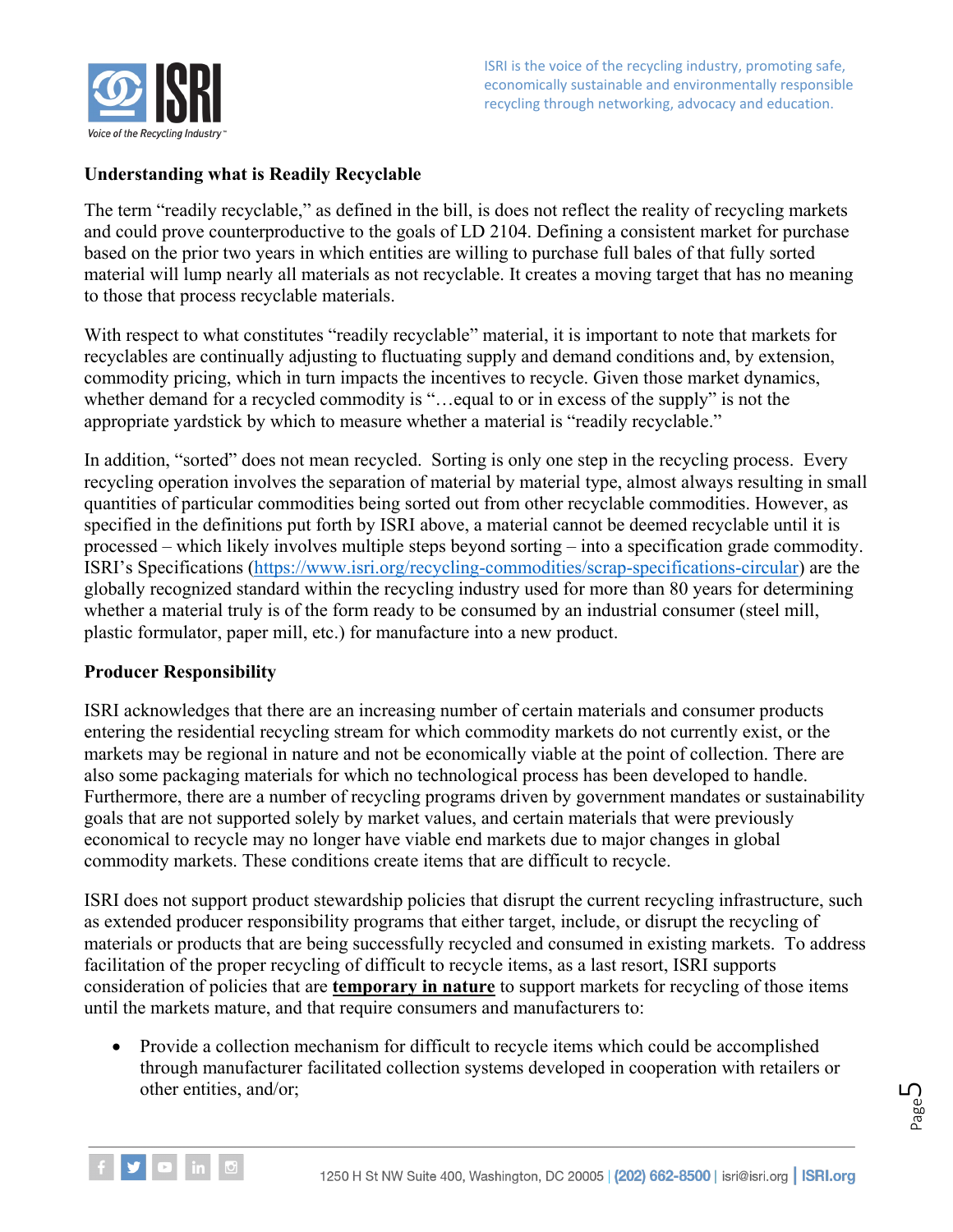

• Compensate municipalities / recyclers for costs associated with separate collection, transportation, and processing systems for difficult to recycle items.

However, while ISRI agrees EPR may be appropriate on a temporary basis to help municipalities with the costs of handling these materials until end markets develop, LD 2104 does not include the clarity necessary for an effective producer responsibility program. As it currently stands, the legislation could very well collapse under the weight of this uncertainty.

#### **Alternative Collection Programs that Preserve Integrity of the System**

ISRI strongly supports retail takeback programs for materials that may be recyclable but must be collected separately for safety, environmental or operational reasons. As such, ISRI is pleased to see that LD 2104 allows producers the option of developing alternative collection programs. There are numerous packaging materials that are readily recyclable but face challenges in the collection stage of the recycling process. Plastics shopping bags are the perfect example of a packaging product that is economical, useful, and recyclable, but if placed in curbside collection will lead to maintenance issues, damage to equipment and contamination of the stream.

Allowing for alternative collection programs will provide producers with incentives to collaborate with retailers on convenient options for consumers to bring back packaging materials made of valuable recyclable commodities. Care should be taken in these takeback programs to ensure the materials collected are of the same nature and commodity stream. Existing voluntary takeback programs have proven that the recycling industry is often fully capable of economically processing many of these quality recyclable materials when presented free of contaminants.

#### **Education Funding for Recycling**

Consumer packaging is becoming increasingly complex as brand owners are under pressure to develop innovative designs that fulfill their sustainability goals. As these new packaging designs are released to the public, there is a need to ensure the materials can be collected, sorted and recycled properly. Though, the degree of education required is far beyond that which can be funded by the producer fees allocated in the legislation. In fact, producers are in as much need of education as the consuming public.

ISRI supports addressing the education vacuum as a multi-prong and multi-stakeholder responsibility. There are numerous public-private partnerships that have successfully raised the bar for consumer awareness and these should be encouraged and expanded by exploring new and effective means for connecting to consumers who are the primary source of the residential recycling stream. ISRI is concerned that the mandated fees in LD 2104 could discourage producers from investing in new and innovative educational campaigns utilizing their vast communications expertise.

## **III. Multifaceted Residential Recycling Challenges Require Looking Beyond EPR**

Challenges in the residential recycling stream are multifaceted and include various pressure points that require consideration of multiple solutions that fall outside of producer responsibility. Unfortunately, ISRI cannot support LD 2104 because it appears only to create a funding source for DEP and municipalities and fails to address critical factors for improving recycling.